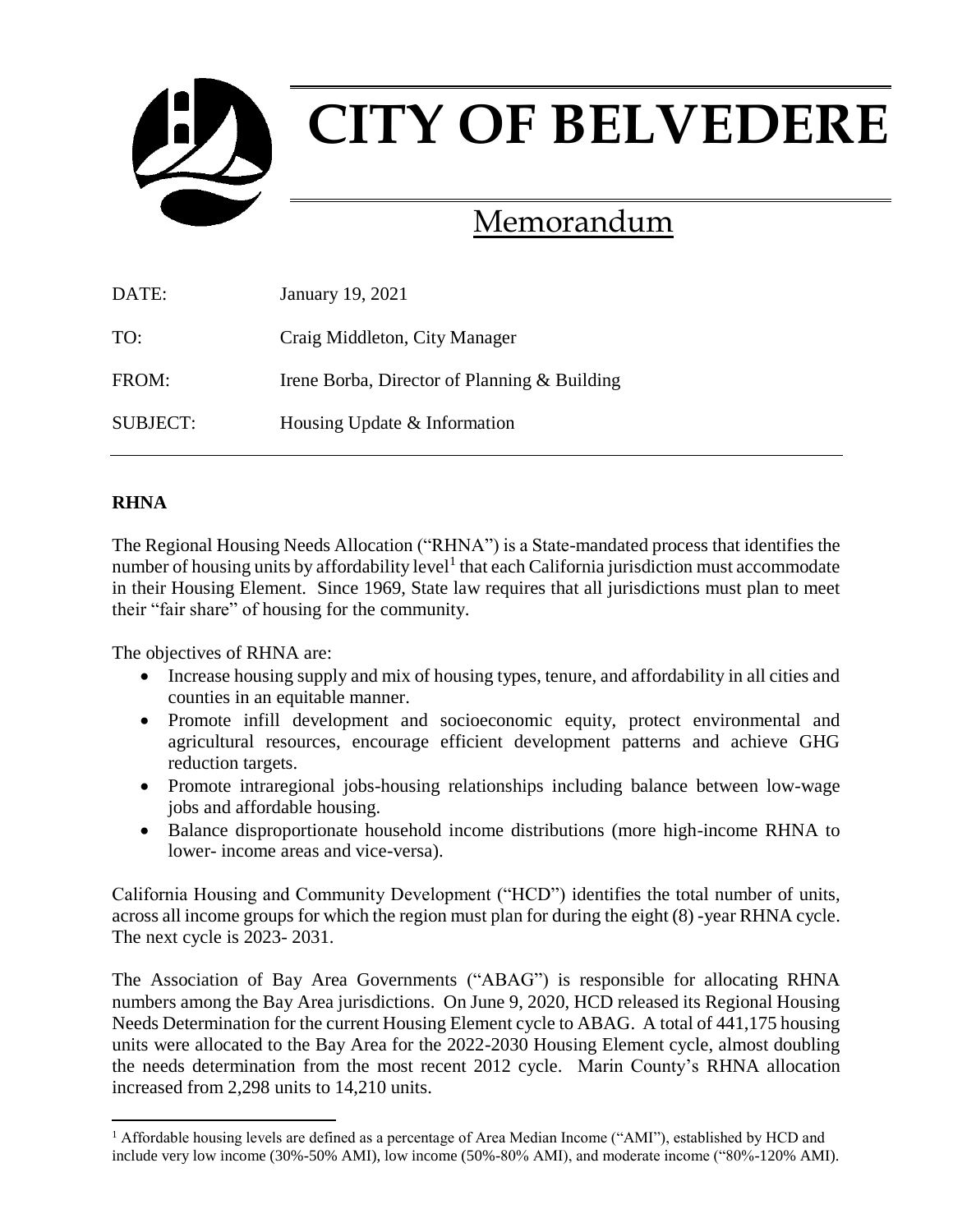Marin's increased RHNA numbers reflect changes to State law and methodology changes in allocation calculations. For example, SB 828 adopted in 2018, allows the HCD to consider both existing and future housing need. Additionally, ABAG identified "high resource" and "high opportunity" areas, as a way to address racial equity concerns, and allotted increased units to these areas.<sup>2</sup> A high opportunity and resource area is one that is near public transit, contains amenities conducive to childhood development and economic mobility, including low poverty rates, high home values, high education values, high school test schools, and high employment rates. Belvedere, along with most of Marin County, qualifies as a high opportunity and resource area for purposes of RHNA allocation. Additionally, State law now prohibits stable population numbers or prior housing underproduction as justifications to reduce a jurisdictions RHNA allocation.

A city accommodates its RHNA numbers by identifying housing sites in its Housing Element. This does not indicate that development proposals are under review, or will necessarily be submitted; rather, the Housing Element indicates possible housing site availability. HCD must certify each jurisdiction's Housing Element, and if unapproved, a city may challenge HCD's determination. A city without a compliant Housing Element may face legal action from the State Attorney General, which may result in fines between \$10,000 and \$600,000 per month until a legal element is adopted.

Currently, Belvedere was allocated a total of 161 units, up from 16 units in the last cycle. Belvedere's units include: 1) 49 units very low income (<50% AMI); 2) 28 units low income (50- 80% AMI); 3) 23 units moderate income (80-120% AMI); 4) 61 units above moderate income (> 120% AMI).

There is an appeal period where jurisdictions may challenge their RHNA allocations. Final RHNA numbers will be issued at the end of 2021. Belvedere intends to challenge its RHNA allocation. However, it is expected that the City will be required to accommodate a much higher RHNA number in its upcoming Housing Element than in the past. City staff will work with a Housing Element consultant to identify sites that satisfy Belvedere's allocation.

## **Housing Element Update** (2023)

The City completed a Housing Element Update in 2015; that Housing Element update was an update of specific parts or sections of our Housing Element. The next Housing Element, which will need to be completed by the end of **2023,** will need to be more involved to account for new State laws and to plan for our new RHNA allocation number. The Housing Element update process will include public meetings and/or workshops, and additional site analysis to determine potential development and or redevelopment opportunities to accommodate additional housing.

Staff will be sending out a Requests for Proposals (RFP) for housing consultants that can assist with developing a work plan for the upcoming Housing Element update and can help with the preparation of that required document.

# **Other City Housing Actions**

• SB 2 Planning Grant  $-$ 

 $\overline{a}$ <sup>2</sup> This analysis reflects AB 686, which mandates that jurisdictions "affirmatively further fair housing."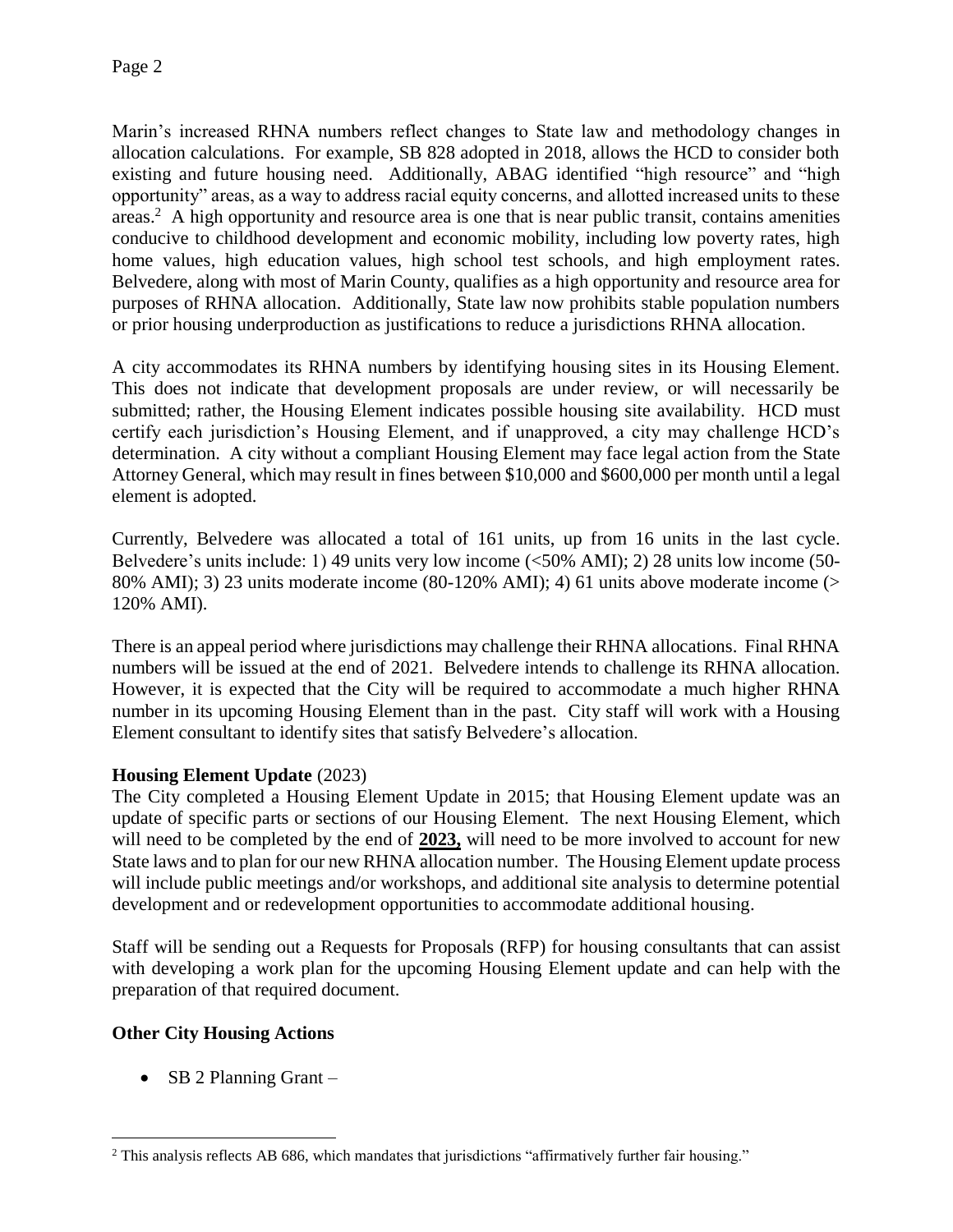Page 3

In 2019, the State provided for an opportunity for grants for planning work to help facilitate development of affordable housing. Belvedere applied for and received \$16,000 grant from the State.

The principal goal of this grant program was to make funding available to all local governments in California for the preparation, adoption, and implementation of plans that streamline housing approvals and accelerate housing production. The grant program is meant to facilitate planning activities that will foster an adequate supply of homes affordable to Californians at all income levels. It is designed to help local governments meet the challenge of preparing and adopting land use plans and integrating strategies to promote housing development. Funded activities are intended to achieve the following program objectives:

- Accelerate housing production
- Streamline the approval of housing development
- Facilitate housing affordability, particularly for lower & moderate-income households
- Promote development consistent with the State Planning Priorities

## *ODDS Project*

A group of planners in Marin formed the "Housing Working Group" to look at ways to work together on affordable housing issues, with a focus on State housing legislation, and ways to collaboratively utilize funds from the SB2 planning grant. To this end, Belvedere along with other Marin jurisdictions, has worked with professional housing consultants to develop Objective Design and Development Standards ("ODDS"). Under the ODDS project, housing consultants in conjunction with local jurisdictions (including Belvedere) drafted a broad "toolkit" that contains objective design and development standards to be used when reviewing housing development applications that require ministerial review under State law. The toolkit, presented to the Planning Commission in November, allows a local jurisdiction to pick and choose which objective standards to adopt that best apply to the community. Staff is currently working with a Planning Commission subcommittee and housing consultants to craft the toolkit into objective standards that are appropriate for Belvedere. A revised toolkit will be presented to the Planning Commission and the City Council for consideration at a future date. Staff has also requested that the consultants conduct specific site analysis for potential redevelopment opportunities in Belvedere, including the Mallard Road properties and the commercial areas adjacent to Tiburon Boulevard.

As explained below, some recent State laws require that a city review a housing project (defined as two or more units) only by objective standards. Subjective standards, such as design review, may not apply. If a qualifying housing project meets objective standards, then it must be approved. Adoption of objective design and development standards – such as those that will be developed by the customization of the ODDS project toolkit – will allow the City to encourage projects that are consistent with community character. The ODDS standards may serve as a vehicle to apply objective standards in lieu of Design Review.

## *ADU Workbook & Website*

In addition to the ODDS project, staff has been working with other communities in Marin County, and with consultants, to develop an Accessory Dwelling (ADU) website and workbook. These tools will provide hands-on resources that will assist homeowners in developing ADU's. Participating jurisdictions have worked together to hire and manage a consultant to upgrade the existing countywide ADU website. The website will summarize all ADU and JADU standards for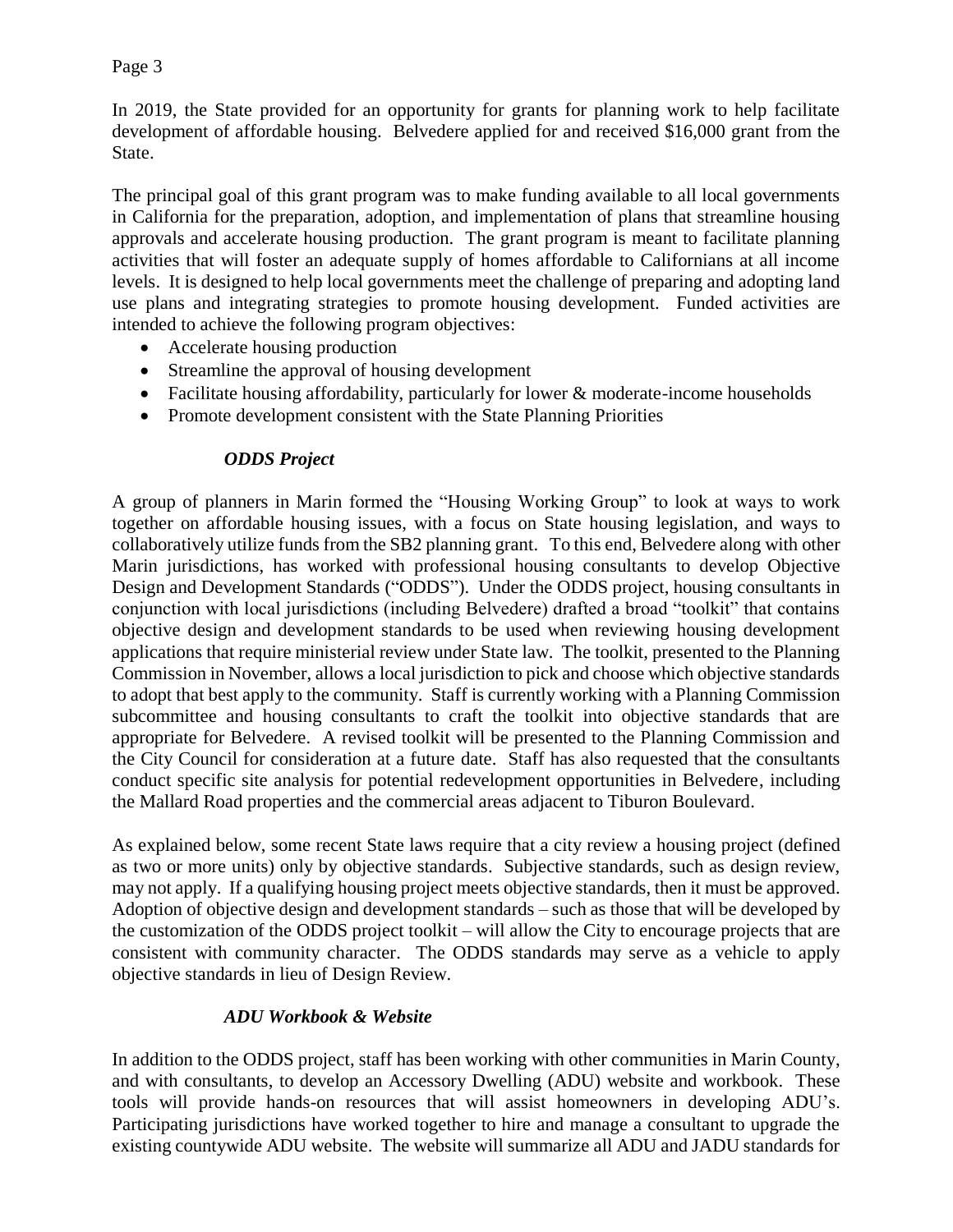Page 4

participating jurisdictions, and will provide cost estimates, sample floor plans, and community outreach materials for each jurisdiction. Our jurisdiction has collaborated and reviewed the web content. Funds from the SB2 Planning Grant are being utilized for this joint effort.

# *LEAP Grant*

On January 27, 2020, HCD released a Notice of Funding Availability for the Local Early Action Planning Grant Program (LEAP). Like the SB2 Planning Grant, which the City was awarded in 2019, LEAP provides support to jurisdictions to engage in housing related planning activities to facilitate housing production.

LEAP may be utilized for a variety of housing-related planning activities, including preparation of housing elements to address the sixth cycle of the RHNA.

LEAP funding amounts are determined based on population size; the City may receive up to \$65,000 in LEAP funds. Staff requested the full \$65,000 for staff time to implement programs in the current Housing Element, and to assist in preparation of the next update of the next Housing Element. At this time, staff has received preliminary approval for the full grant amount.

LEAP funding would primarily cover costs for staff work, out-of-pocket expenses, and potentially consultant services for activities such as:

- Ordinances to implement housing element, notably continued updates to ADU ordinance and/or reduction in parking requirements.
- Data collection.
- Public outreach, meetings, and noticing.
- Fair housing analysis.
- Development of housing sites inventory.
- Environmental review.
- Formatting, graphics, mapping work.

## **Potential Future Housing Projects**

Staff has had preliminary discussions regarding potential future housing projects for Belvedere.

*Mallard Pointe*

The Mallard Road properties located within the R-2 zoning district have recently been purchased by a developer who is interested in redeveloping the subject properties into a higher density residential project, which would include a mix of single-family homes, duplexes and apartments/flats. A formal application has not been submitted at this point in time, but there have been a number of preliminary discussions regarding the proposal, and the property owners have requested a joint Study Session with the Council and the Planning Commission. The joint study session should happen within the next few weeks and will be publicly noticed to involve the public early on in the process. The possible future development proposal could potentially double the number of housing units currently constructed (22 units).

## *Belvedere Land Company Properties*

In addition to the Mallard Road properties, staff has had a very preliminary discussion with the Belvedere Land Company; they expressed an interest in being able to provide for additional housing opportunities on some of their properties.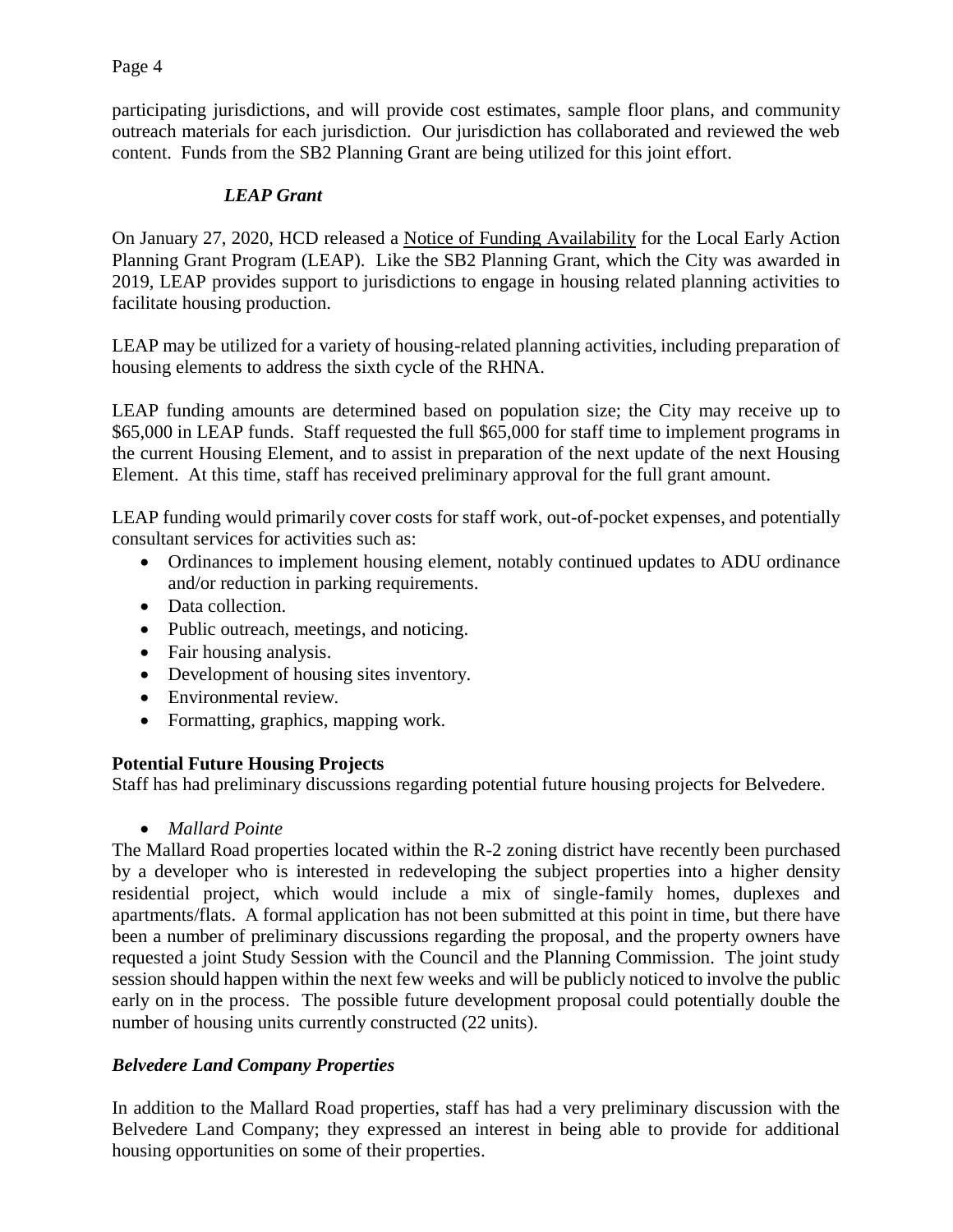## **State Housing Laws**

Due to California's housing shortage, many State laws adopted in recent years encourage and streamline the production of additional housing units. The majority of these laws apply to housing development projects of two or more units, and therefore do not have the same impact in Belvedere as in other jurisdictions. However, given recent State laws and increased developer interest in Marin, the City will likely see applications in the future. Additionally, these projects may provide a significant benefit to the City in helping to satisfy its RHNA numbers. State housing law is dense and fast-changing, and this synopsis is intended as a broad overview of laws that may apply in Belvedere.

**SB 35,** initially adopted in 2017, allows a developer to request a streamlined, ministerial approval process for a housing project in certain instances where a city has failed to issue building permits for its "fair share" of regional housing need by income category. Belvedere falls into this category. If the project meets objective standards and qualifies under SB 35, then it must be ministerially approved without CEQA review. Qualifying projects may be eligible for reduced parking standards and State-mandated density bonus enhancements.

An SB 35 project must be on land that is zoned for residential use, include at least 2 units, and be consistent with underlying zoning standards (with exceptions for density bonuses and concessions). A city may only apply those objective standards in place at the time of application; no design review is allowed. This is a main benefit of developing objective standards through the ODDS project.

**SB 1485**, adopted in October 2020, adds a new class of projects eligible for the streamlined and objective process of SB 35, to include projects that commit to including 20% of units affordable to the moderate income level (120% Average Median Income). This law applies to projects of 10 or more units, and is therefore unlikely to readily apply in Belvedere as the law is currently drafted.

**SB 330**, the Housing Crisis Act, went into effect in January 2020, and makes numerous changes and amendments to State housing law with the intent to increase residential unit development, protect existing housing inventory, and expedite the permitting process. Currently, many changes sunset in 2025. Broadly, this law restricts the application of local ordinances and policies that can be applied to a housing development (two or more units), and generally requires approval if the project complies with objective standards in the zoning code and general plan. Expedited processing deadlines apply, and no more than five public hearings are allowed. Finally, a city may not adopt land use amendments resulting in a reduction of residential density or intensity of land use beyond what was in effect on January 1, 2018, including reductions to height, floor area ratio, new or increased setback requirements, or lot coverage limitations.

State density bonus laws have been in effect in California since 1979 and, although the details are complicated, the aim is simple: when a developer agrees to construct a certain percentage of housing units at affordable for low or very low income households, or to construct senior housing, a city must grant one or more zoning or building concessions or incentives, and a density bonus. This allows the developer to increase the number of market rate units above the allowable limit under zoning regulations, making a project more financially feasible. Incentives and concessions may include, for example, reduced parking, setbacks, square footage, or height. An additional benefit to the ODDS toolkit is that standards in the toolkit may be used as concessions for density